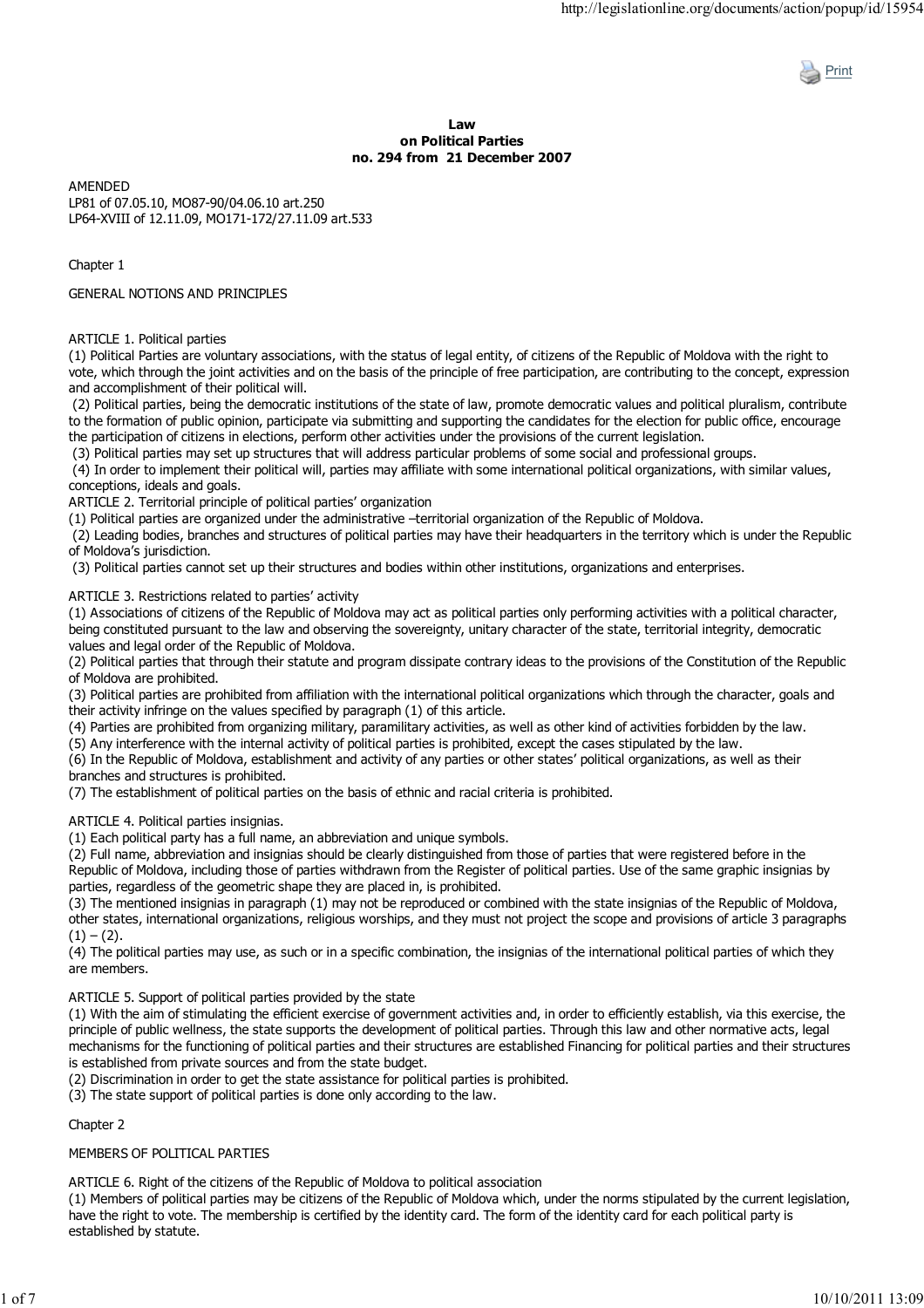(2) Citizens of the Republic of Moldova have the right to freedom of association in political parties, the right to participate in those activities and the right to leave political parties. No one may be forced to join or not to join a political party.

(3) Every person who becomes a member of a political party is required to make a written declaration, on its own responsibility, confirming that he or she is or is not a member of any other political party.

(4) Persons that, pursuant to the provisions of the legislation in force, are prohibited from participating in activities with political character cannot be members of political parties.

ARTICLE 7. Admission to a political party. Gain and loss of the party's membership

 (1) To become member of a political party, a citizen of the Republic of Moldova submits a written request to the party. The relevant body of the political party that is authorized to accept new members will decide to accept or deny the request for admission to the party.

(2) The citizen of the Republic of Moldova cannot be simultaneously member of two or more political parties. Through the admission to another political party, the person automatically looses membership in the party he/she was a member of before.

 (3) The admission to another political party, as well as the loss of its membership, cannot create privileges or restrictions on exercising the fundamental rights and duties of the individual.

(4) Members of political parties may resign from the party by submitting a written request.

 (5) Gain and loss of political party membership is regulated through the internal norms of the party, in compliance with the provisions of the party's statute.

Chapter 3

REGISTRATION AND RECORD OF POLITICAL PARTIES

ARTICLE 8. Submission of documents for registering the political party

(1) The following documents should be submitted to the Ministry of Justice for registration of a political party:

a) request to register the political party;

b) statute of the political party;

c) program of the political party;

d) document of establishment with a list of the political party's members. A minimum of 4 000 members is required, constitutive acts of the territorial organizations of the party, the list of delegates who participate at the constituting congress. At the time of the parties' establishment, at least half of, its members must be residents of second level administrative-territorial units from the Republic of Moldova, with no less than 120 residents in each of the administrative-territorial units. The membership list is constituted on the basis of admission requests and will consist of: name, surname, date of birth, residence, number of identity card, personal code, place of work, and member's signature;

e) a declaration concerning the legal residence of the party;

f) proof of a bank account;

(2) The documents mentioned in paragraph (1) letter b), c) and d) are accompanied with their copies in electronic version.

(3) The Ministry of Justice, within the period of a month from the date of documents submission provided by paragraph (1), will adopt a decision of political party's registration or, if the party has not obeyed the provisions of the present law, a decision of rejection the party's registration.

(3) The Ministry of Justice, in one month from the date of submittal of the documents provided in paragraph (1), shall adopt a decision of registration of the political party or, in case of non-observance to the requirements of the present law, a decision through which the registration of the party is refused.

(4) The decision of the Ministry of Justice concerning the rejection of the political party's registration can be appealed within 10 days from the date of its adoption by the Chisinau Court of Appeal.

 (5) For the registration of the political party's statute, as well as of the modifications and amendments made in it, a state fee in the amount of 200 lei is paid.

(6) During the party's registration, the participation of the representative of its leading body is compulsory.

(7) A political party becomes legal entity at the date of the registration of its statute and is included in the Register of Political Parties.

ARTICLE 9. Declaring void the decision regarding the registration of a political party The decision of political party's registration may be declared void through a decision of the court.

ARTICLE 10. Registration of amendments and completion introduced in the political party's statutes and programs

 (1) Amendment or completion of political party's statutes and programs may be done in compliance with the procedure established in the political party's statute.

 (2)The Ministry of Justice is informed of any amendment to the political party's statute or program during a period of not more than 30 days from the date of adoption.

 (3)The registration of amendments and completions to the statute of the program of the political party is done by the Ministry of Justice according to the foreseen procedure in article 8, paragraph  $(3) - (6)$ , which apply correspondingly.

ARTICLE 11. Political parties' record

 (1) The Ministry of Justice maintains the Register of political parties that is a legal instrument of recording political parties from the Republic of Moldova.

(2) The Ministry of Justice is the sole institution with the right to make amendments in the Register of political parties.

(3) The public has access to the information from the Register of political parties.

(4) The information on the registration or withdrawal of political parties, as well as the introduction of amendments and completions to their statutes is published in the Official Gazette and on the Ministry of Justice's web site. The Ministry of Justice is responsible for publishing the information provided by the present article.

# Chapter 4

ORGANISATION AND ACTIVITY OF POLITICAL PARTIES

SECTION 1: Organization of political parties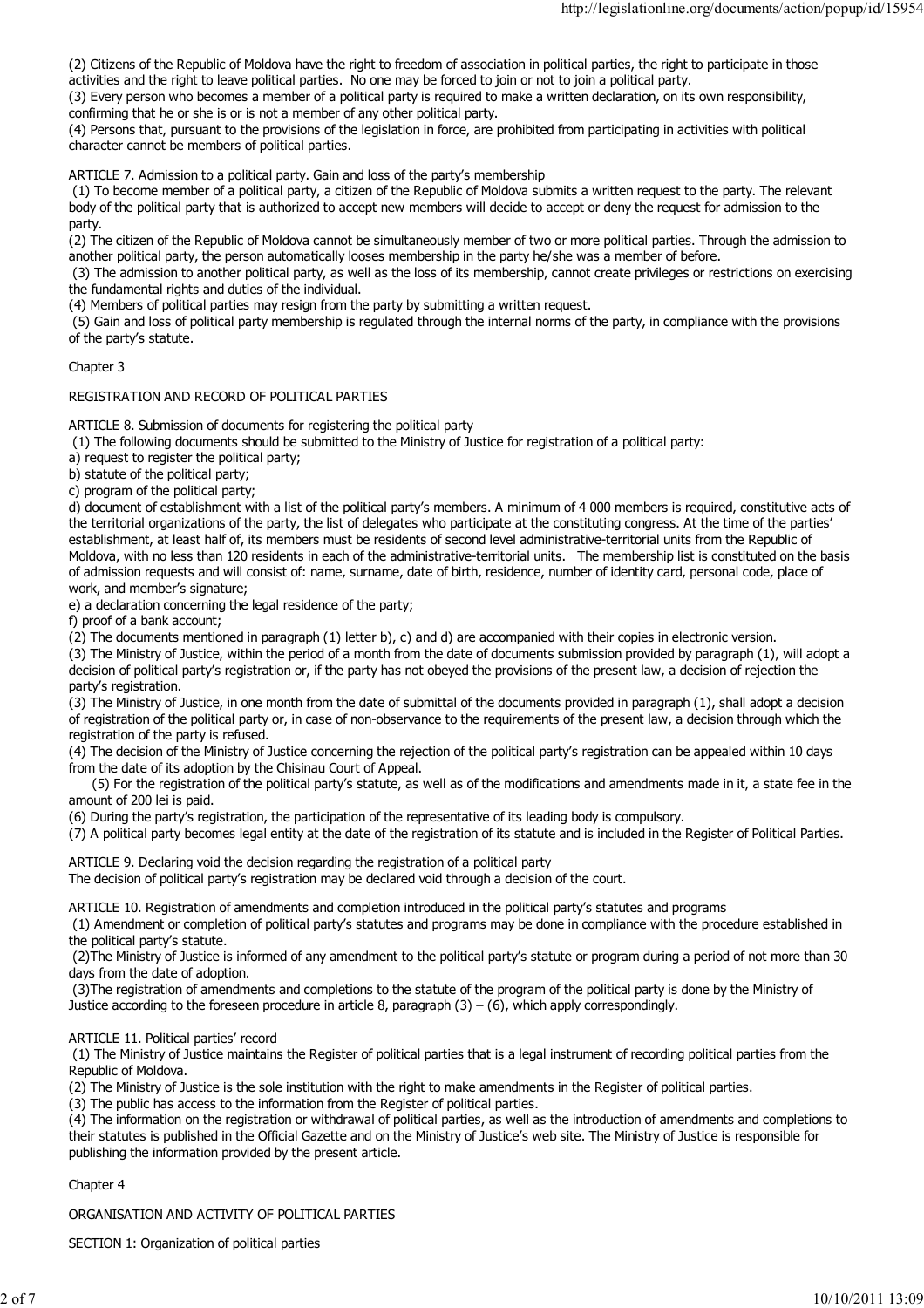ARTICLE 12. Grounds for organization and activity of political parties

(1) Every political party is organized and acts on the basis of its statute and program.

(2) The political party's statute and program have to be approved by their relevant bodies approved by its statute.

ARTICLE 13. Statute of political party

(1) The political party's statute must include the following:

a) full name and abbreviation;

b) description of permanent insignias;

c) in an appendix, the white-black and colored permanent symbol in a graphic form;

d) a short review of pursued goals by the political activity;

e) conditions and procedure of designation of delegates to the general assembly;

f) members rights and obligations:

g) disciplinary sanctions, membership application procedures, as well as the competent body with right to apply penalties;

h) executive bodies, their election procedure, and their mandates;

i) the competent body that can initiate the party's reorganization or determine affiliation with a political alliance or another form of parties' association;

j) the body competent to designate candidates for elections in the local public administration and in Parliament, the procedure of

designating candidates, as well as the procedure of modifying the list of candidates;

k) how the party may cease its activity;

l) the party's financial resources and management of its goods, in compliance with the stipulations of the law;

m) the structures of the party responsible of accounting;

n) the modality of the internal financial control;

o) the competent body to represent party in connection with the state authorities and other physic and legal persons;

p) other compulsory provisions, pursuant to the law.

(2) The political party's statute should expressly provide its organizational-legal form – political party.

ARTICLE 14. Structure of political party

(1) Political parties have central bodies and territorial organizations.

(2) The leading forum, i.e., the General Assembly of the party's members or delegates, and the executive body, irrespective of the name they have according to the statute of the party, are compulsory for each political party, regardless of the name stipulated by the party's statute. These are managed on both the central level of party's leading body and on the level of its territorial organizations.

(3) The political parties' territorial organizations are established accordingly to the Republic of Moldova's administrative – territorial organization criteria.

ARTICLE 15. The party's General Assembly

(1) The General Assembly of party's members or delegates, at the national level, is the party's supreme decision body. It may be named in another way, pursuant to the statute. The procedure for convening and the sequence of meetings of this body are provided by political party's statute.

(2) During the meetings of political party's General Assembly only members of this may participate as delegates.

#### SECTION 2: Activity of political parties

ARTICLE 16. Rights of political parties

(1) All political parties have equal rights to participate in the elections of Parliament, and local public administration authorities.

(2) During the elections, all the participating political parties and those candidates for public offices benefit from broadcasting service at the national TV and radio channels, for free and under fair conditions, under the law,.

(3) Political parties have the right to organize meetings, demonstrations and other kinds of such activities, observing the public order, pursuant to the relevant laws in force.

ARTICLE 17. Activity of political parties

(1) Parties develop their activities in order to fulfill their political will as reflected in the stipulations of their statutes and programs, registered in the established way, under the laws in force.

(2) In order to fulfill goals and tasks provided by the statute and their political program, parties may:

a) disseminate freely, through available means, information about their activities;

b) participate, independently or in association with other political parties, with their candidates in elections organized under the provisions of electoral legislation;

c) set up and own means of mass-media, and to carry out editorial activities, pursuant to the laws in force;

d) perform any other activities not prohibited by the law.

ARTICLE 18. Duties and responsibility of political parties

(1) Political parties are obliged to respect the legislation of the Republic of Moldova and their statutes provisions.

(2) In case of a legislative amendment, or if any statutes or programs of the parties are inconsistent with the provisions of the law, parties will adjust their documents in accordance with the law, through amendments and completions in compliance with the

established procedure.

(3) Political parties must respond to their assumed obligations with their own patrimony.

 (4) Political parties are not responsible for their members' obligations, nor are members of political parties responsible for the assumed duties of parties.

ARTICLE 19.Decisions of political parties

Decisions of political parties and their territorial organizations are adopted by majority vote, as stipulated by the statute.

Chapter 5

REORGANIZATION AND CESSATION OF POLITICAL PARTY ACTIVITY SECTION1: Reorganization of political parties

ARTICLE 20. Reorganization of political parties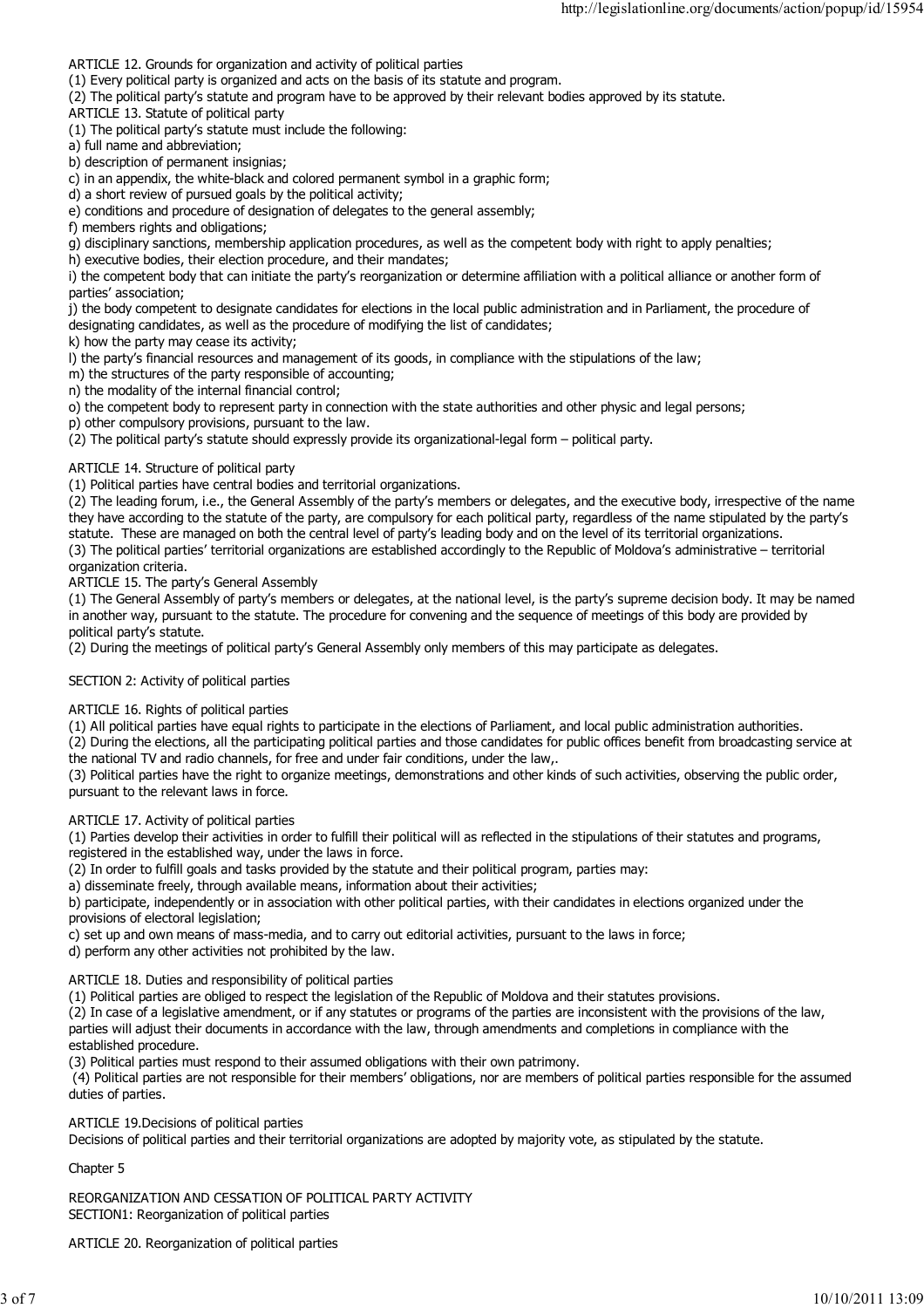Political parties, according to the decision of their leading bodies, may reorganize through merger (unification and absorption), desegregation (division and separation) or transformation, according to the law.

ARTICLE 21. Limitation of the activity of the political party

(1) The activity of the political party may be limited if through its actions serious damages are caused to the political pluralism or to the fundamental democratic principles.

(2) In case when actions mentioned under paragraph (1) are found, the Ministry of Justice, through written request, shall request from the leading body of the respective political party, in at most one month, to take measures to cease these actions and to inform the ministry about the latter.

(3) If the leading body of the political party has not fulfilled the request o the Ministry of Justice, the activity of the political party shall be limited for a period of until 6 months through decision of the Chisinau Court of Appeal, at the request of the Ministry of Justice, which is submitted within 5 days after the expiry of the period provided in paragraph (2).

(4) The decision of the Chisinau Court of Appeal can be appealed within 10 days at the Supreme Court of Justice. The Appeal shall be examined within 15 days.

(5) During the period of limitation of the activity of the political party, the party is forbidden the founding of mass media, organization of assemblies, meetings, demonstrations, pickets and other public actions, use of all kinds of bank deposits, except the cases when deductions for contracting parties are needed, deductions related to individual labor contracts, deductions for repairing the damages caused by the actions of the political party, as well as deductions for payment of taxes, fees and fines.

(6) After elimination of all non-conformities for which the activity of the political party has been limited, the party shall inform the Ministry of Justice about this, which, within 5 days shall authorize the re-launch of its activity.

(7) If, during the period when the activity of the political party was limited, the actions for which the activity of the political party was limited are repeated or if, during the first year from the date of the last limitation of the activity of the party, it commits similar violations, the Ministry of Justice shall request from the Chisinau Court of Appeal the dissolution of the respective party.

(8) The activity of the political party cannot be limited one month prior to the Parliamentary elections or to the local general elections, as well as during the period of these elections.

ARTICLE 22. Discontinuance of the political parties' activity

(1) The political party's activity may cease in case of:

a) reorganization, in cases provided by this law, if the party looses its legal personality through the process of reorganization;

b) self-dissolution, through the decision of its supreme decision body;

c) its dissolution through the decision of the Chisinau Court of Appeals, at the notification of the Ministry of Justice;

d) assessment of the party's unconstitutionality through the decision of the Constitutional Court;

(2) The Ministry of Justice may request the Chisinau Court of Appeals to dissolve a political party if there is at least one of the following reasons:

a) the party operates based on its statute and program with amendments and completions that have not been registered in the way provided by the law;

b) during one year, which begins from the date of the final decision of the Chisinau Court of Appeal limiting the activity of the party, it committed actions similar to those for which the activity of the party has been limited;

Letter c) was excluded through Law No. 81 from 07.05.2010, in force from 04.06.2010.

d) the fulfillment of party's political will is accomplished through illicit ways or means or contrary to the public order;

(3) The final decision of the Chisinau Court of Appeals referring to the political parties' dissolution is transmitted to the Ministry of Justice that will note in the Register of political parties the beginning of its liquidation.

 (4) In order to dissolve a political party the Ministry of Justice, in order to perform the decision of the Chisinau Court of Appeals, will establish a commission of political party's liquidation. The existence of a political party ceases only after the procedures of liquidation, ending with parties' withdrawal from the Register of political parties.

 (5) After the cessation of political party's activity, its patrimony will be transferred, free of charge, in state property to be used for charitable activities.

#### ARTICLE 23. The procedure of political party's liquidation

(1) Dissolution of a political party pursuant to article 22 paragraph (1) letter b) is performed, with the Ministry of Justice participation, by its collegiate leading body or by other persons assigned by the general assembly.

 (2) In the decision adopted by the general assembly to liquidate the political party, the procedure and terms of liquidation, the destination of the remained goods after the liquidation, as well as the deadline when creditors may present their claims will be established. Liquidation should not take more than 30 days and begins from the date of publication of this decision in the Official Gazette of the Republic of Moldova.

 (3) If the political party's liquidation is performed pursuant to article 22 paragraph (1) letters c) and d), then the liquidators will be appointed, through a decision of liquidation of the relevant court.

 (4) The bodies' mandate of party or other social – politic organization is ceased, begins with the assignment of liquidators. The liquidators are obliged to fulfill all the requests stipulated by this law referred to the publication of the notice regarding the party's or other social-politic organization liquidation. The notice regarding the liquidation will comprise:

a) name of liquidators and headquarters of the party or other social-politic organization;

b) procedure and term in order to realize the liquidation process, deadline when creditors may submit their claims;

c) invitation of the creditors in order to submit evidence of their claims. Known creditors will be invited through individual notification. (5) Once they have been assigned, the liquidators are obliged to develop a list of the political party's goods without delay, precisely

indicating the assets and liabilities of the party. The list will be signed by liquidators and leaders of the permanent leading body. (6) The liquidators are obliged to pursue the ongoing activities, to carry out the creditors' claims, and, if cash is insufficient, to pay all the debts, they have the right to sell the political party's goods. For the damages brought about because of them, the liquidators are responsible to both political party being liquidated and to third parties.

 (7) After the end of the political party liquidation procedure, the liquidators are obliged to work out the liquidation balance and to submit it for approval to the Ministry of Justice and fiscal inspectorate bodies, as well as to publish it in the Official Gazette of the Republic of Moldova. The assets that remain after the fulfillment of all the creditors' claims will be transferred as revenues to the state budget are to be used in charitable aims.

(8) In all the cases of political party liquidation, in order to be entered in the Register of political parties, the liquidators submit to the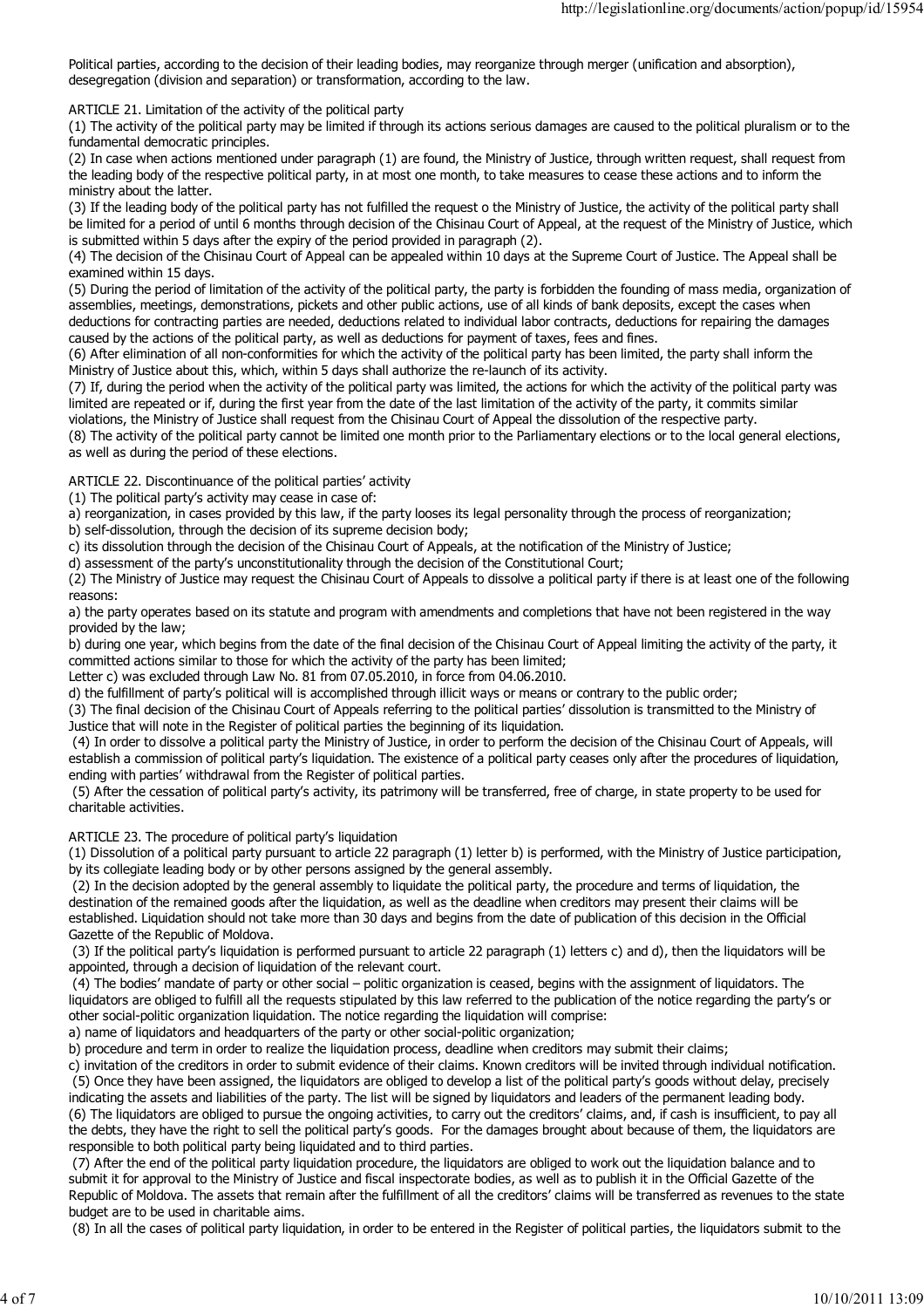Ministry of Justice the following documents:

- a) request concerning the withdrawal of the political party from the Register of political parties;
- b) registration certificate (original);
- c) document that confirms all the payments to the state budget, issued by the fiscal inspectorate;
- d) documents of the party's creation (original);
- e) document for allowing the stamps to be destroyed, issued by the authorized body of police;
- f) copy of notification on the political party's liquidation, published in the Official Gazette of the Republic of Moldova.

(9) Liquidators duties' cease with the ending of all financial-banking activities.

### Chapter 7

## PATRIMONY OF POLITICAL PARTIES

ARTICLE 24. Patrimony of political parties

(1) Political parties have the right to own, with the property deed, buildings, equipment, publishing houses, printing works,

transportation means, and other goods not prohibited by the law. The political parties' goods may not be used for goals other than the fulfillment of tasks provided by their statute.

(2) The right of ownership of the political parties is regulated through the norms of civil legislation of the Republic of Moldova.

 (3) Political parties is entitled to unfold editorial activity, activity closely related to its property management, as well as other economic activity which directly results from the aims provided for in the statute.

 (4) Political parties cannot have in their possession, at their disposal or in use, weapons, explosives or other materials dangerous for life and health of the population, nor can they accept them for depositing or holding.

(5) Political parties' patrimony cannot be distributed among their members.

## ARTICLE 25. Financial sources of the political parties

(1) Financing of political parties may proceed from the following sources:

a) dues from the party's members;

b) donations, including those collected from the recreational, cultural, sports or other mass activities organized by the party;

c) grants from the state budget, pursuant to the settlement of the present law and to the annual budgetary law;

- d) other legally-obtained revenues according to art. 24 para. (3).
- (2) Political parties cannot use financial sources other than those stipulated by article (1).

(3) Amount and way the dues is paid by members of a political party is established by the party's statute.

(4) Revenue and payment activities of political parties are performed through accounts in Moldovan lei and foreign currency, opened in banks with the headquarters in the Republic of Moldova.

(5) Income provided by article (1) is exempt from taxes or is taxable according to the Tax Code.

(6) Public or private financing cannot limit the independence of political parties.

 (7) The violation of legal provisions related to the financing of the political parties and related to the way of using by the political parties of the financial means and goods is penalized by law.

(8) The political parties do not have the right to open bank accounts abroad.

#### ARTICLE 26. Donations

(1) The donation is the patrimony transmitted free of charge and non-conditionally to the political party and accepted by the latter.

(2) The annual revenues of a political party originated from donations cannot exceed the equivalent of 0,1% of the projected income to the state budget for that year.

 (3) An individual may offer donations to one or more parties. The donations offered by one individual to one or more parties, during a budgetary year, cannot exceed the total worth of 500 average salaries of the country, provided for that year. If the individual is a party member, the mentioned sum is included in the amount of party quotas paid by him/her during one year.

 (4) Donations made by a legal person to one or more political parties during a year, cannot exceed the amount 1000 average salaries of the country, provided for that year.

(5) Direct of indirect financing, material support of any kind of the political parties by other states and international organizations, by enterprises, institutions and organizations financed by the stat or with state capital, foreign capital, by non-commercial organizations, trade unions, charitable and religious organizations, by Moldovan citizens who are minors or abroad, by physical persons who are not citizens of Moldova, by anonymous persons and in the name of third parties, are forbidden.

(6) The part of the value of the donations, received by the political party, which exceeds the established amounts, as well as the sums received in violation of paragraph (5) are transferred as revenues to the state budget in accordance with the decision of the court.

# ARTICLE 27. Public character of donations for political parties

(1) Each political party keeps a record of the register of received donations, including the donator's identity and residence, and if the case demands, the headquarters and the amount donated.

(2)Political parties cannot receive anonymous donations or donations which exceed the limitations provided by the law.

(3) In case of receiving anonymous or donations which exceed the provided limitations foreseen in the present law, within the period of 10 days, the political party is obliged to pay these amounts to the state budget. .

# ARTICLE 28. Financing of political parties from the state budget

(1) The annual amount allocated from the state budget for financing political parties constitutes 0, 2% of the projected accumulation in the state budget for a budgetary year and is distributed as follows:

a) 50% is rendered to political parties proportionally with mandates obtained in the parliamentary elections and validated by the setting up of the new legislature of the Parliament of the Republic of Moldova,

b) 50% is distributed to political parties proportionally with number of votes obtained in the general local elections, if these acquired not less than 20 offices in the representative bodies of the second level territorial-administrative units.

(2) Political parties loose their right to receive allocations from the state budget if:

a) their activity was limited, for the whole period of activity limitation;

b) lose their legal personality;

c) infringe on the financing provisions of the party, as well as on conditions stipulated by the paragraph (3) of this article;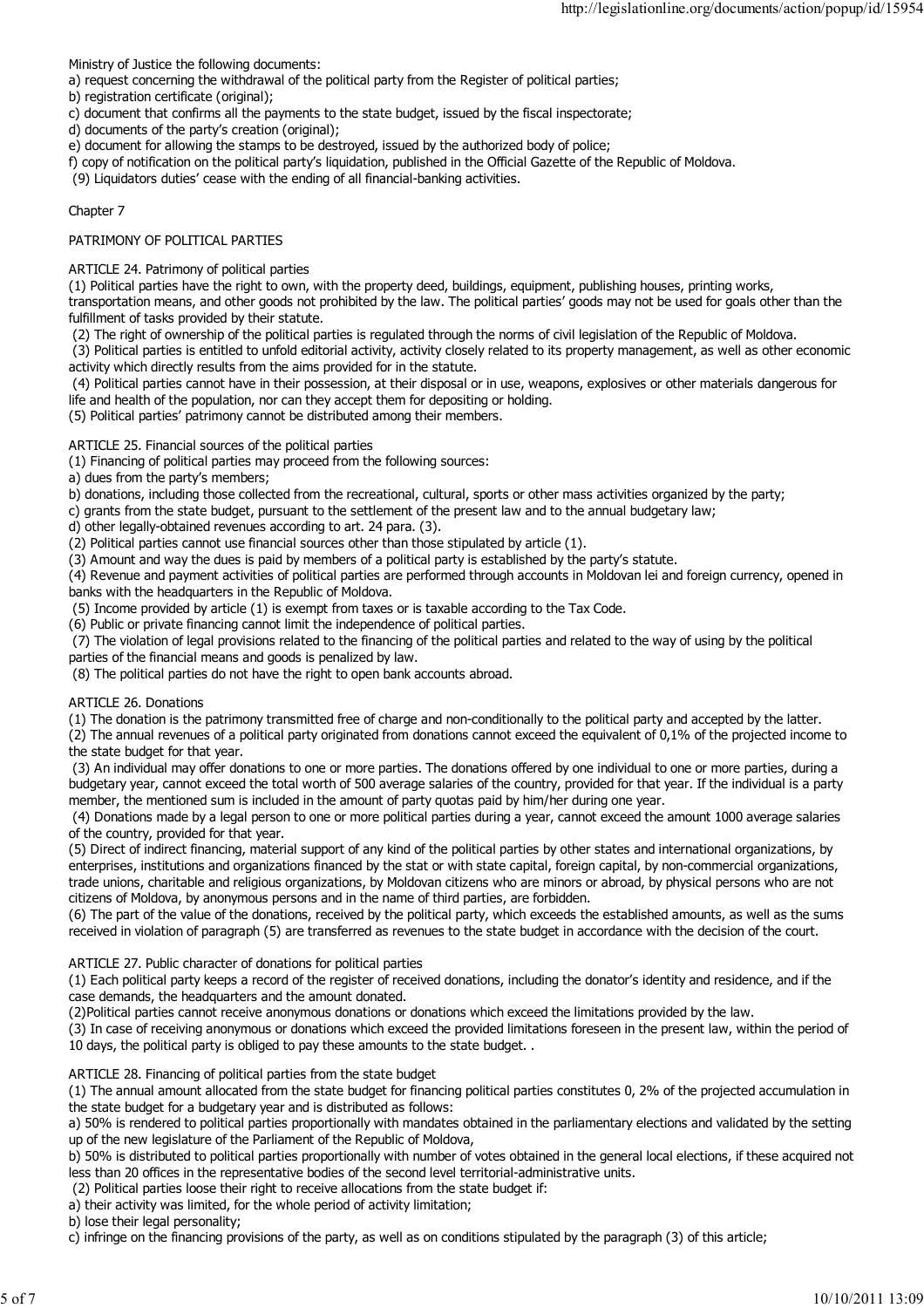d) begin the process of liquidation.

(3) Political parties which during the elections exceeded the maximum limit of expenditures provided by the law, and parties that were financed through the infringement of the law provisions, lose the right to receive financial allocations from the state budget.

 (4)If a party loses its right to financing from the state budget by exceeding the approved limit of expenditures during the elections, this political party may regain its right after the next election, under the conditions of paragraph (1).

 (5) A party that has lost the right to financing from the state budget due to infringement of the procedure for receiving income regains this right after correcting the violation that was the reasoning for the financing suspension.

 (6) The allocated amounts for the financing of political parties are transferred to their account, under the conditions and in the amounts described in paragraph (1), by Central Electoral Commission on the votes obtained by the political parties.

(7) This amount is transferred to political parties from the state budget throughout the whole year, in equal monthly payments.

 (8) In case of losing the right to be financed from the state budget, under the conditions of this law, the transfer of the respective amount ceases beginning with the first month following the month when this party lost its right.

(9) In case of reorganization of certain political parties that have the right to be financed from the state budget in the conditions of paragraph (1), the mentioned right is transferred to the successors by right – the reorganized political parties.

ARTICLE 29. Use of allocations from the state budget

(1) Political parties will use proceeds from the state budget allocations, at the decision of their leading bodies, for the following goals:

- a) headquarters maintenance;
- b) personnel expenditures;
- c) expenditures for media and advertising material;
- d) expenditures for trips in country or abroad;
- e) expenditures for telecommunications;
- f) expenditures for organizing activities with political character;
- g) expenditures for delegations from abroad;
- h) payment of member dues in international organizations that this party is member;
- i) investments in corporate goods and real estate, necessary for the activity of this party;
- j) protocol expenditures;

k) stationery expenditures;

l) election expenditures.

(2) Incomes proceeded from the state budget allocations used for purposes other than those stipulated in paragraph (1) are returned to the state budget based on the final decision of the Chisinau Court of Appeal.

(3) Use of incomes proceeded from the state budget allocations are reflected distinctly in the political parties accounting.

(4) The control of using allocations from the state budget shall be done in accordance to the law by the competent bodies.

### Article 30. Financial reports

(1) Political parties, in accordance with the regulation approved by the Ministry of Justice, annually, until 31 March, shall present financial reports to the Court of Accounts, Ministry of Finance and Ministry of Justice.

(2) The reports mentioned in paragraph (1) shall be checked by the Court of Accounts relating to the subsidies received from the state budget, and by the Ministry of Finance, through its subordinated structures, relating to other revenues.

(3) The violation of the regulations related to the financing of political parties or related to the use by these of the means that belong to them makes them responsible according to the law.

Article 31. The public character of the information regarding the financing of electoral campaign

(1) The expenditures supported by the political parties in the electoral campaigns constitute information of public interest.

(2) At the date of registration as electoral candidate, and, consequently, at each two weeks until the date of concluding the elections, each political party which takes part in elections, in accordance with the regulation approved by the Central Electoral Commission, shall present to it reports related to the financial means of the party, including the expenses made in the respective electoral campaign, and regarding the sources from which these expenses were made. Later, similar reports for the entire electoral campaign shall be presented to the Central Electoral Commission within one month after the publication of the elections' results.

(3) In case that, after the checks made at the request of the Central Electoral Commission by the competent bodies, it is found that the political party registered as electoral candidate has received or used financial means with violation of the provisions of the present law, the Central Electoral Commission will address the Supreme Court of Justice with a request to annul the registration of the party as electoral competitor. The Supreme Court of Justice shall examine the request within 5 days, but not later than one day prior to the election.

(4) If the information presented by a political party in the conditions of paragraph (2) is incomplete, the Central Electoral Commission has the right to request from the respective party supplementary data regarding the amount of each revenue on the account of this party and about the origin of these financial means.

(5) The Central Electoral Commission shall publicize on its webpage, within 2 months from the date of the elections, based on the information presented by the political parties, the expenditures of each political party for the respective electoral campaign.

# Chapter 7. FINAL AND TRANSITORY PROVISIONS

Article 32.

(1) This law comes into force on the date of publication, except art. 28, which will be applied starting from 1 July 2013 for the Parliamentary elections and from 1 July 2011 for the local general elections.

(2) At the date when this law comes into force the Law of the Republic of Moldova concerning parties and other social-politic organization, nr. 718-XII din 17.09.1991 is abrogated.

#### Article 33.

The norms of the legislation that regulate the activity of political parties are applied to social-political organizations with status of legal entity of the citizens of the Republic of Moldova with the right to vote.

(2) The provisions of the legislation that regulate the activity of non - commercial organizations are applied to political parties and social-political organizationsif this law does not stipulate other provisions.